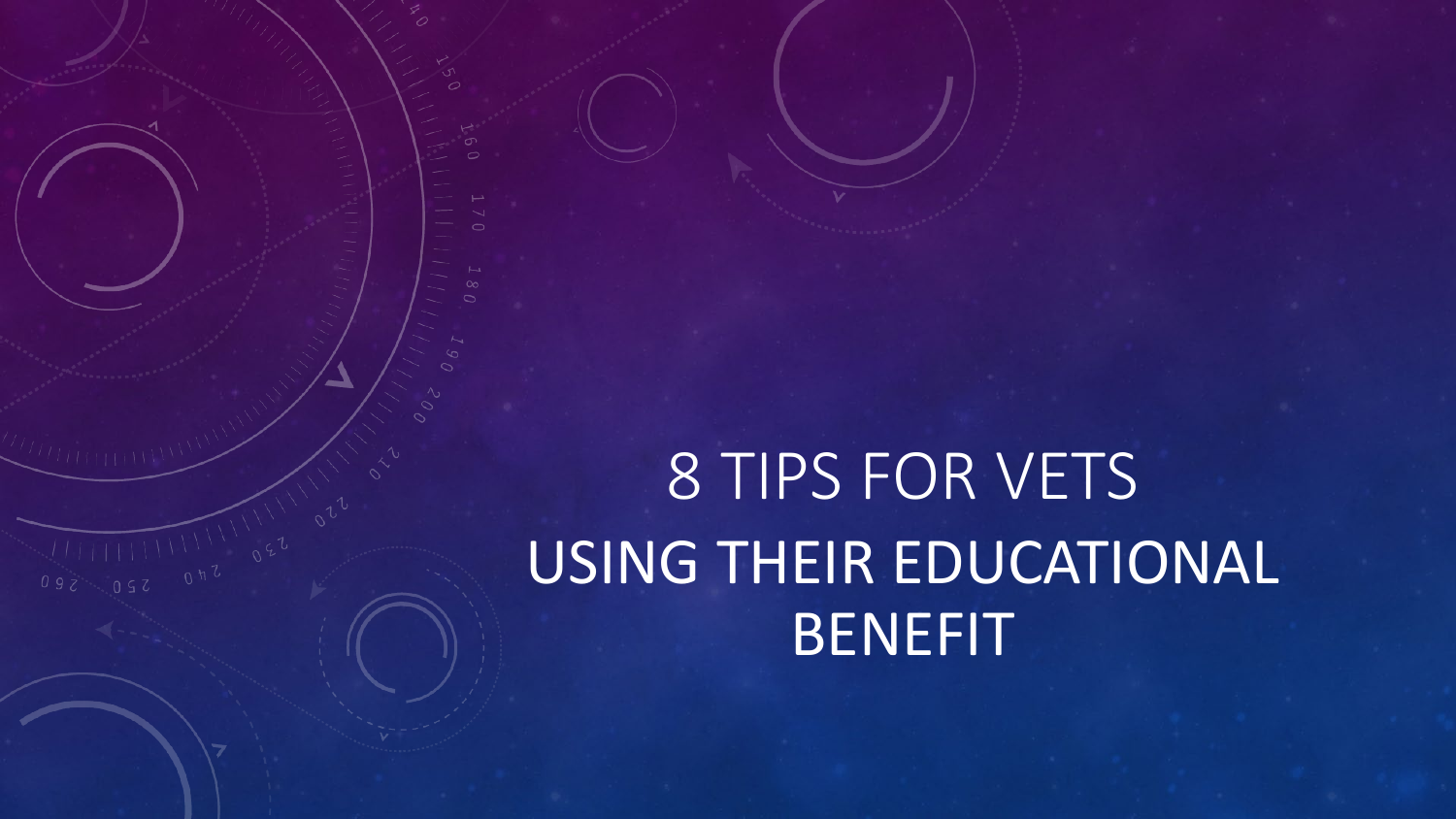

### REGISTRATION

•Each semester you should register for your classes and fill out your ECRF with a counselor as soon as possible. If you change any of your classes, be sure to contact your counselor and fill out another ECRF form.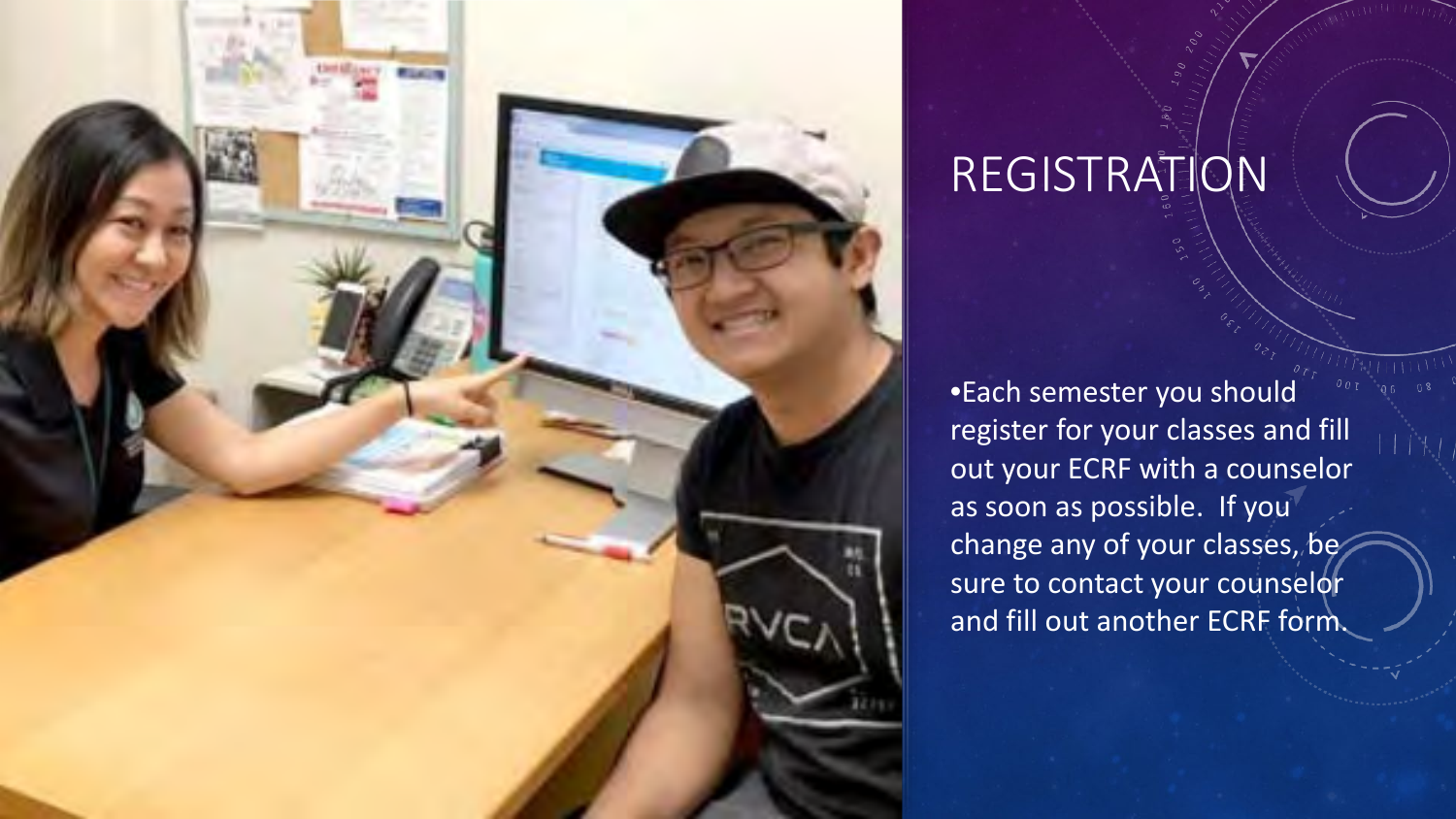

### **HOUSING**

•If you are a veteran or a dependent using your post 9/11 benefit and if housing is important to you then you should register for at least 12 credits (which is full time). Based upon a 16-week semester, if you drop down to 3/4 time or 7-11 credits, you need to be aware that you will only receive 80% of your housing stipend. If you drop down to part time (6 credits or less) you will lose your housing all together.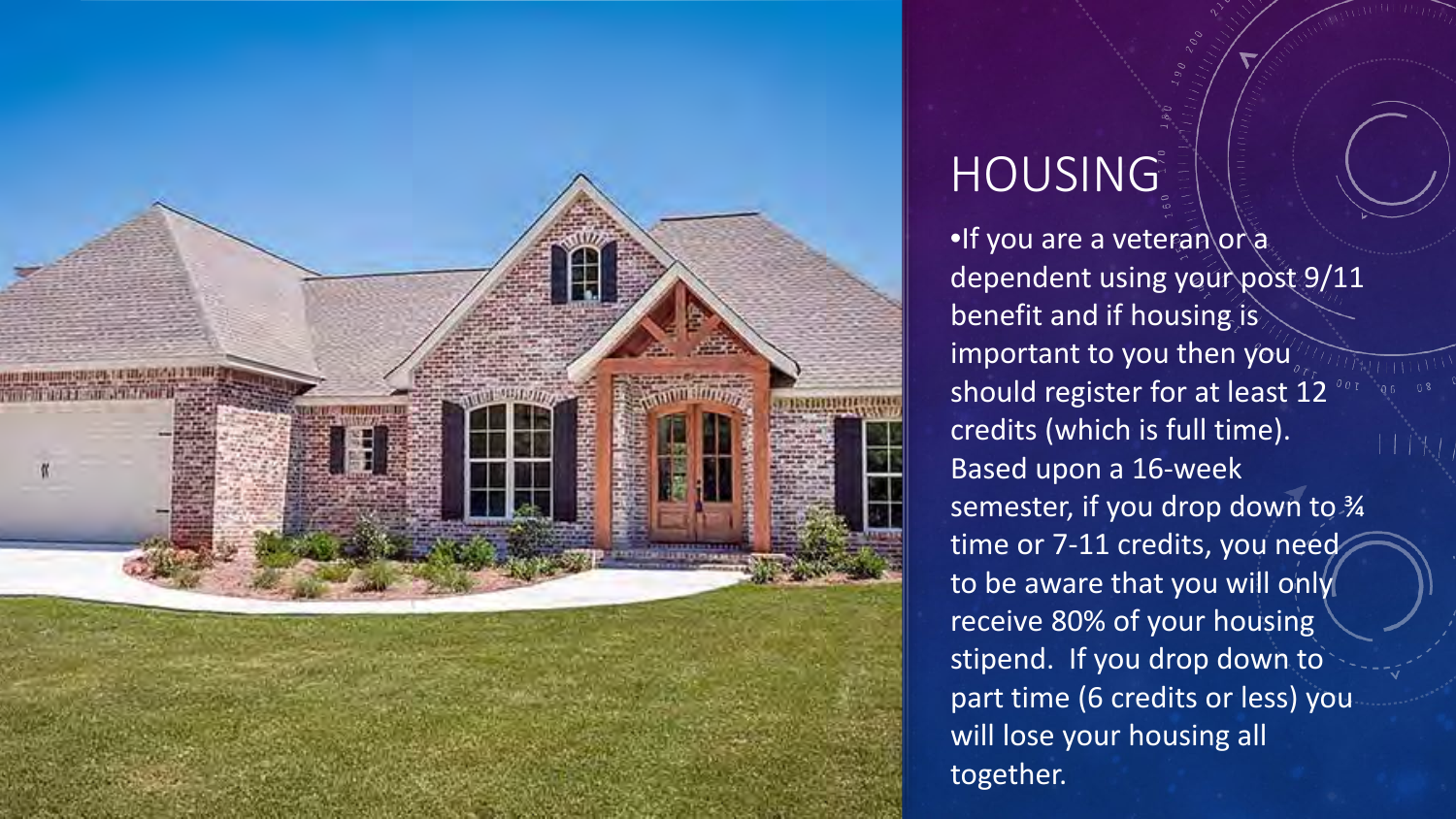### **SUMMER**

•On the other hand, if you are attending one of the 6-week summer sessions you need to take 4-6 credits (1 lecture and lab or 2 classes) to be considered full time so you can receive your full BAH housing allotment.

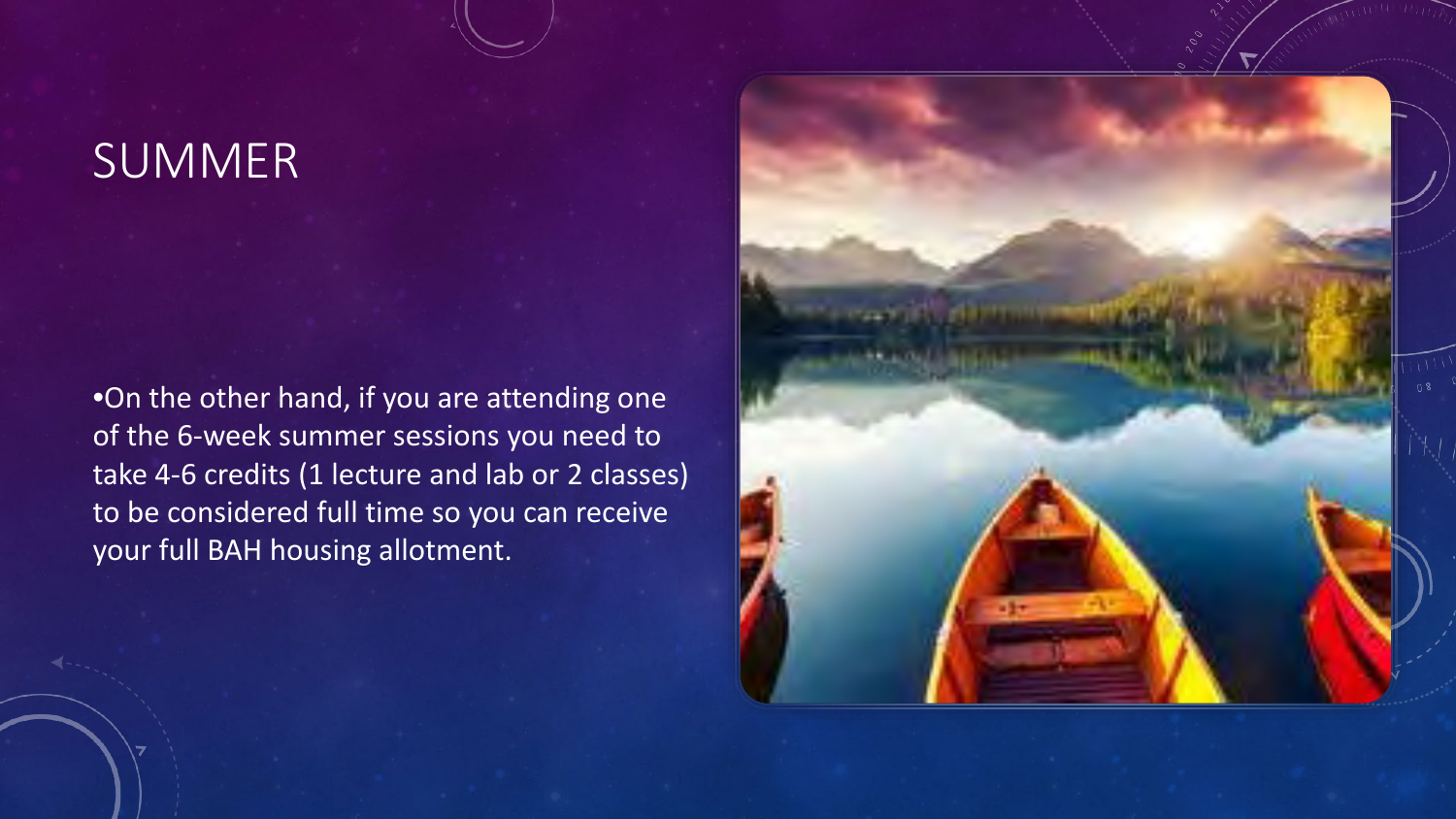

# ONLINE COURSES

•If you like online courses, you must remember that you need to take at least one class that is physically taught on campus each semester if you want to receive your full BAH or housing benefit. If you only take online courses, be prepared to receive only 50% of your housing benefit. Again, these numbers are based on you being a fulltime student taking 12 credits or more.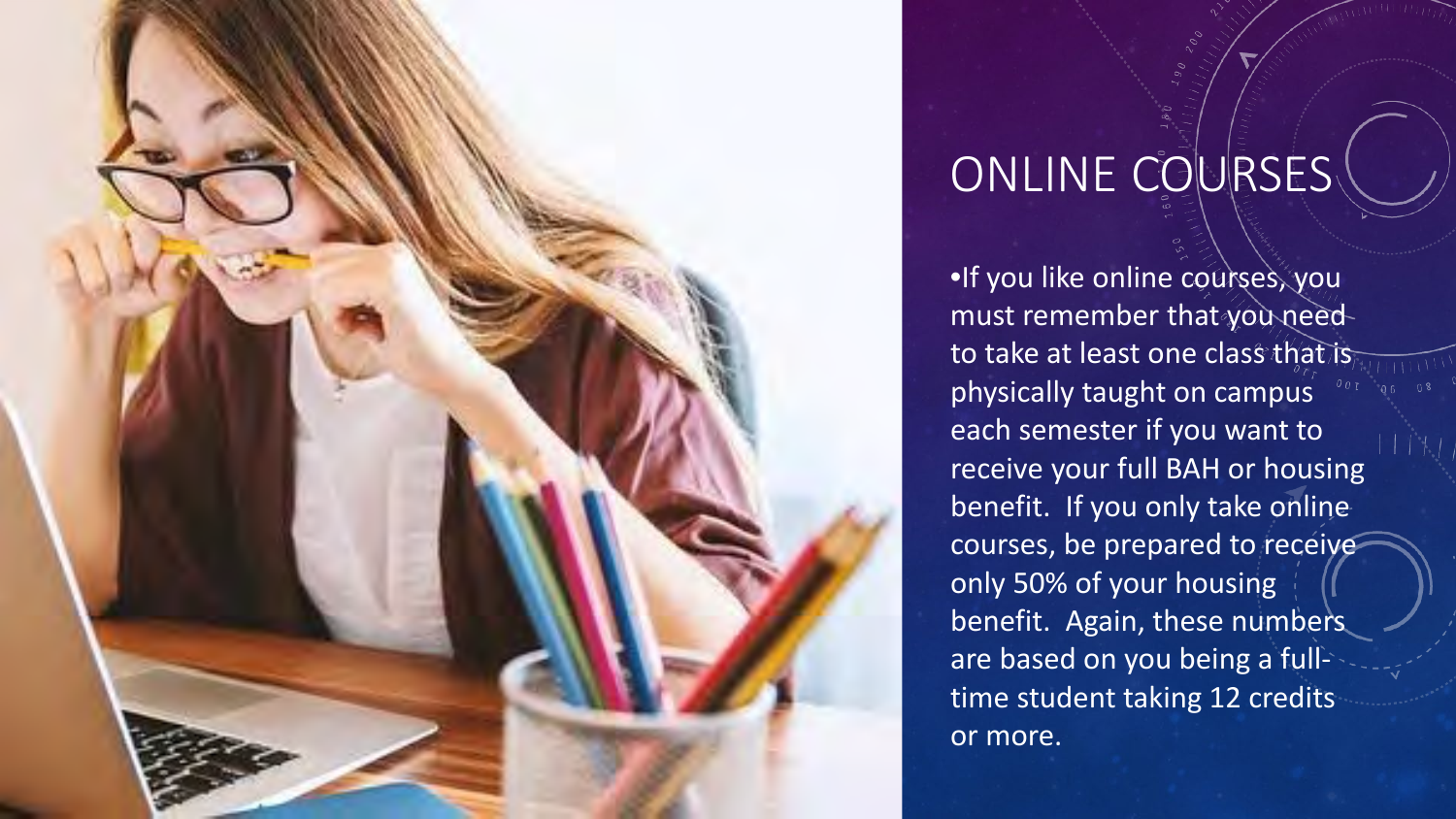# CORONAVIRUS

# COVID-19

But, as a result of the COVID outbreak, the VA has opted to allow students who are seeking to receive 100% of their housing, to take a course with a C-19 attribute in lieu of taking a course that is physically on campus. You can find out if a course has the C-19 attribute by looking at its course description on STAR and on class availability.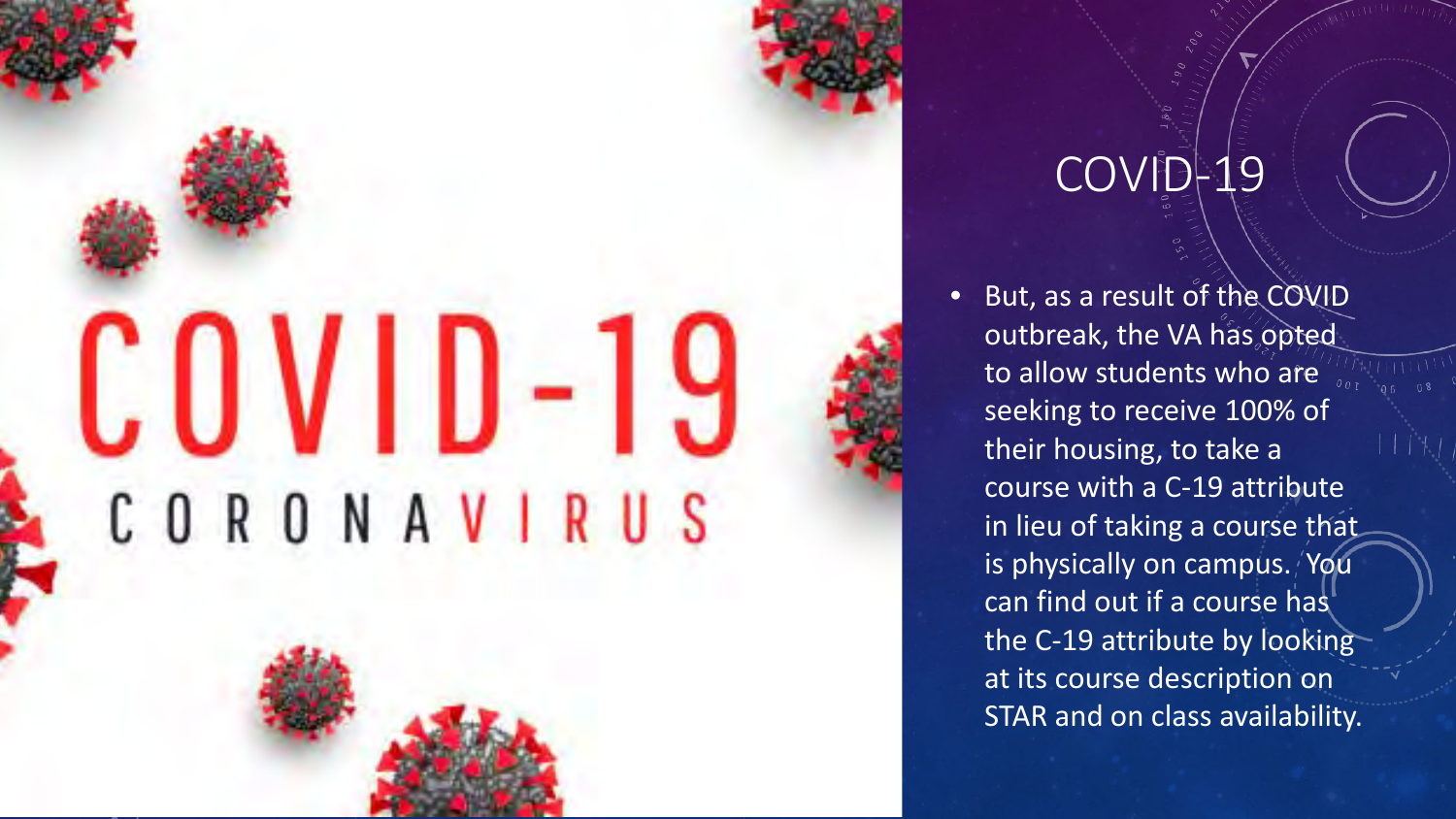

## TEXTBOOKS

•Student veterans and dependents receiving their Post 9/11 benefit also receive a book stipend. If your book stipend arrives late, you should always have a plan B set up to pay for your books. The bottom line is you do not want to fail any classes simply because you didn't have your books at the beginning of the semester. Also, be aware that you can use your book stipend to pay for your parking pass.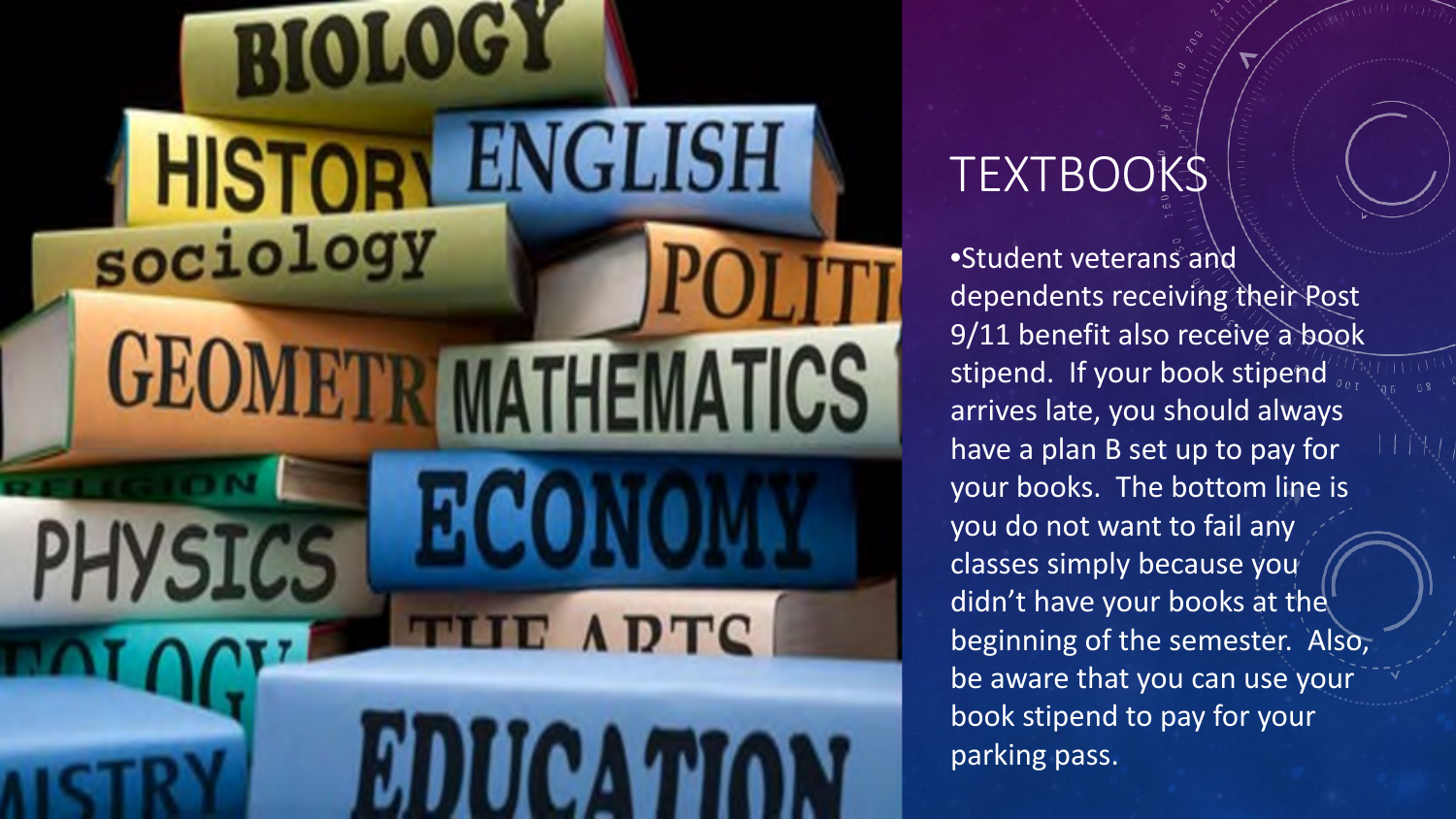

### WITHDRAWING

•It is important to note that if you withdraw from your classes and get a "W" grade or accept a "N" grade you will be required to pay the VA back the cost of your class. If you drop from full time status to 3⁄4 status or 3⁄4 status to part time status, then you may be required to pay the VA back some of your housing as well. You will also need to repay part of your book stipend.